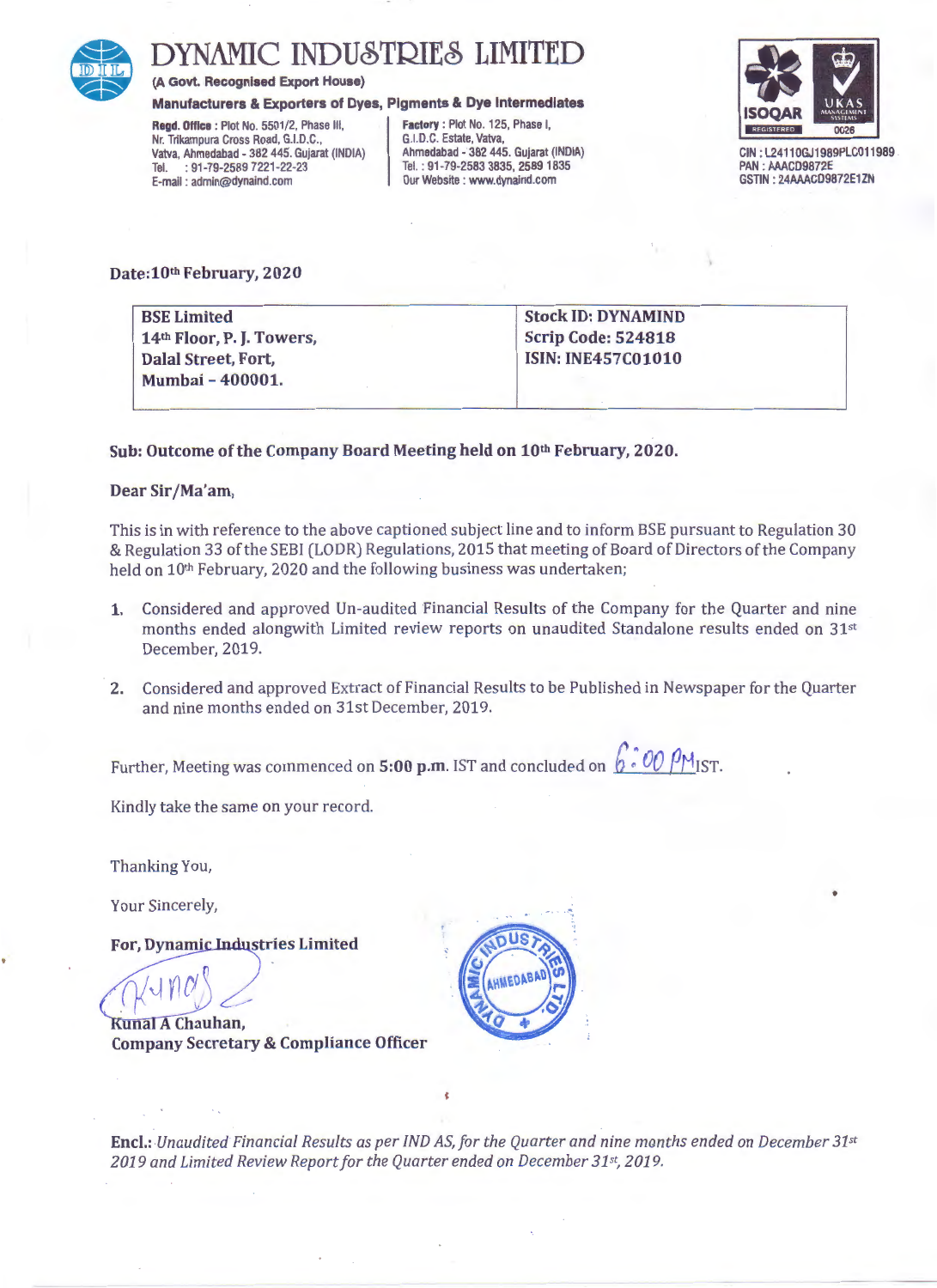### *c/h.h.uh. 1{. I1hat.t. 8..* **Cr.**

**Chartered Accountants** 

B-603, Signature-2, Nr. SanandSarkhej Circle, S.G. Highway, Ahmedabad-382210. Phone : 079-26893250

#### **LIMITED REVIEW REPORT**

#### The Board of Directors, **DYNAMIC INDUSTRIES LIMITED**  Ahmedabad

- 1. We have reviewed the accompanying statement of unaudited financial results of **DYNAMIC INDUSTRIES LIMITED** for the quarter ended 31<sup>st</sup> December, 2019 and year to date results for the period from 1<sup>st</sup> April, 2019 to 31<sup>st</sup> December, 2019, pursuant to requirements of Regulation 33 of the SEBI (Listing Obligations and Disclosures Requirements~ Regulations, 2015 ('the Regulation'), read with SEBI Circular No. CIR/CFD/CMD1/80/2019 dated 19<sup>th</sup> July, 2019 ('the Circular').This statement is the responsibility of the Company's Management and has been approved by the Board of Directors. Our responsibility is to issue a report on these financial statements based on our review.
- 2. The preparation of the statement in accordance with the recognition and measurement principles laid down in Indian Accounting Standards 34, (Ind AS 34) "Interim Financial Reporting" prescribed under Section 133 of the Companies Act, 2013 read with Rule 3 of Companies (Indian Accounting Standards) Rules, 2015, as amended and other accounting principles generally accepted in India, read with circular is the responsibility of the Company's management and has been approved by the Board of the Company.
- 3. We conducted our review of the Statement in accordance with the Standard on Review Engagements (SRE) 2410 "Review' of Interim Financial Information Performed by the Independent Auditor of the Entity", issued by the Institute of Chartered Accountants of India. This standard requires that we plan and perform the review to obtain moderate assurance as to whether the financial statements are free of material misstatement. A review is limited primarily to inquiries of company personnel and analytical procedures applied to financial data and thus provides less assurance than an audit. We have not performed an audit and accordingly, we do not express an audit opinion.
- 4. Based on our review conducted as above, nothing has come to our attention that causes us to believe that the accompanying statement of unaudited financial results prepared in accordance with applicable accounting standards and other recognized accounting practices and policies has not disclosed the information required to be disclosed in terms of Regulation 33 of the SEBI (Listing Obligations and Disclosure Requirements) Regulations. 2015 including the manner in which it is to be disclosed , or that it contains any material misstatement.  $\bullet$

**FOR ASHOK K. BHATT & CO.**  Firm Registration No. 100657W]<br>Chartered Accountants<br>**Archivective** Chartered Accountants

**ASHOK K. BHATT**  Proprietor Mem. No. 36439 UDIN: 20036439AAAAAL4591

Place : Ahmedabad Date: 10<sup>th</sup> February, 2020